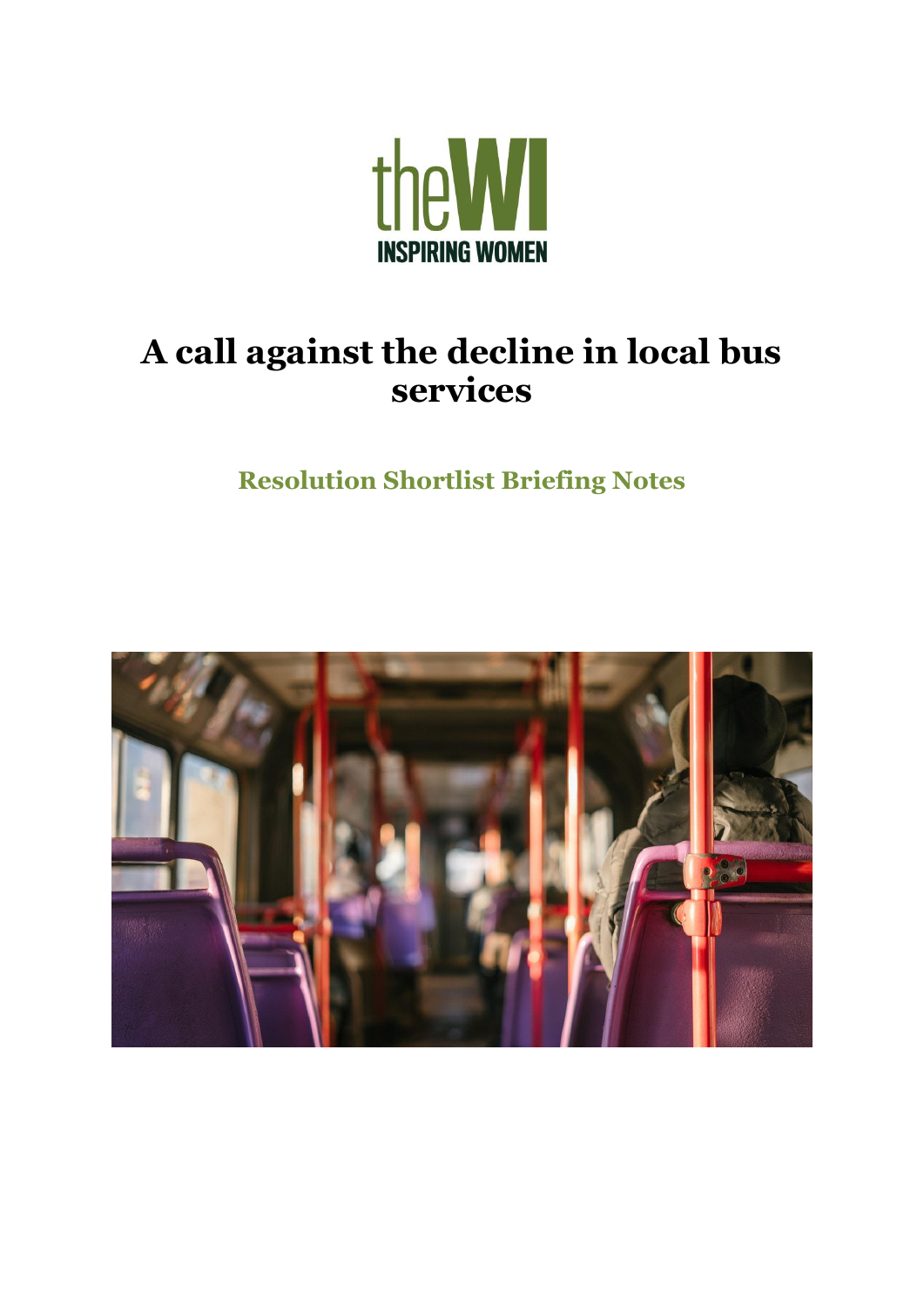## **A call against the decline in local bus services**

*Over the last decade there has been a massive decline in the number of bus services, particularly of those in rural and semi-rural areas. In order to alleviate loneliness, improve health and wellbeing, as well as promoting sustainable development, the NFWI calls on the Government and local authorities to increase subsidies and work in partnership with bus companies and community transport operators to enable an adequate provision of services.*

#### **Proposer's position**

The proposer would like the importance of a local sustainable bus service, particularly in rural areas, to be more widely recognised. In light of the falling coverage of bus services and the wide-spread impact on communities, this resolution calls on local and national government to take action.

#### **The scale of the problem**

Since 2010, local authorities have faced budgets cuts which have put pressure on the delivery of local services such as health centres, post offices and libraries. Those without access to a car rely heavily on public transport, and the loss of a bus service can reduce access to services and facilities and contribute to social exclusion and loneliness.

According to the Campaign for Better Transport, council bus budgets have been cut by 45% since 2010. Local authorities across England and Wales were found to have taken £182 million away from supported bus services over the decade, affecting more than 3,000 bus services in England and 259 in Wales.

According to Rural England, about half of people in smaller villages do not have access to any public transport and young people's access to education is being impacted by poor public transport provision.

#### **The current situation in the UK**

In the UK, approximately 80% of bus services are commercial. While this means they are not funded directly by local councils, operators of 'local bus services' in England and Wales are entitled to receive a grant (the Bus Service Operators Grant) to help recover some of their fuel costs. The grant, which is paid by central government to local authorities, is designed to keep fares down and enable operators to run services that might otherwise be unprofitable and might otherwise be cancelled. However, according to The Campaign for Better Transport, the Bus Service Operators Grant fell by 20% in 2012-13 and has not increased since. The Local Government Association has warned that as the cost of reimbursing commercial operators is more than the funding provided through the grant, these services are running at a cost to councils.

As a consequence of funding pressures, bus services in many areas in England and Wales are gradually reducing. The Campaign for Better Transport is therefore calling on Government to develop a National Investment Strategy for Buses and Coaches. The charity notes that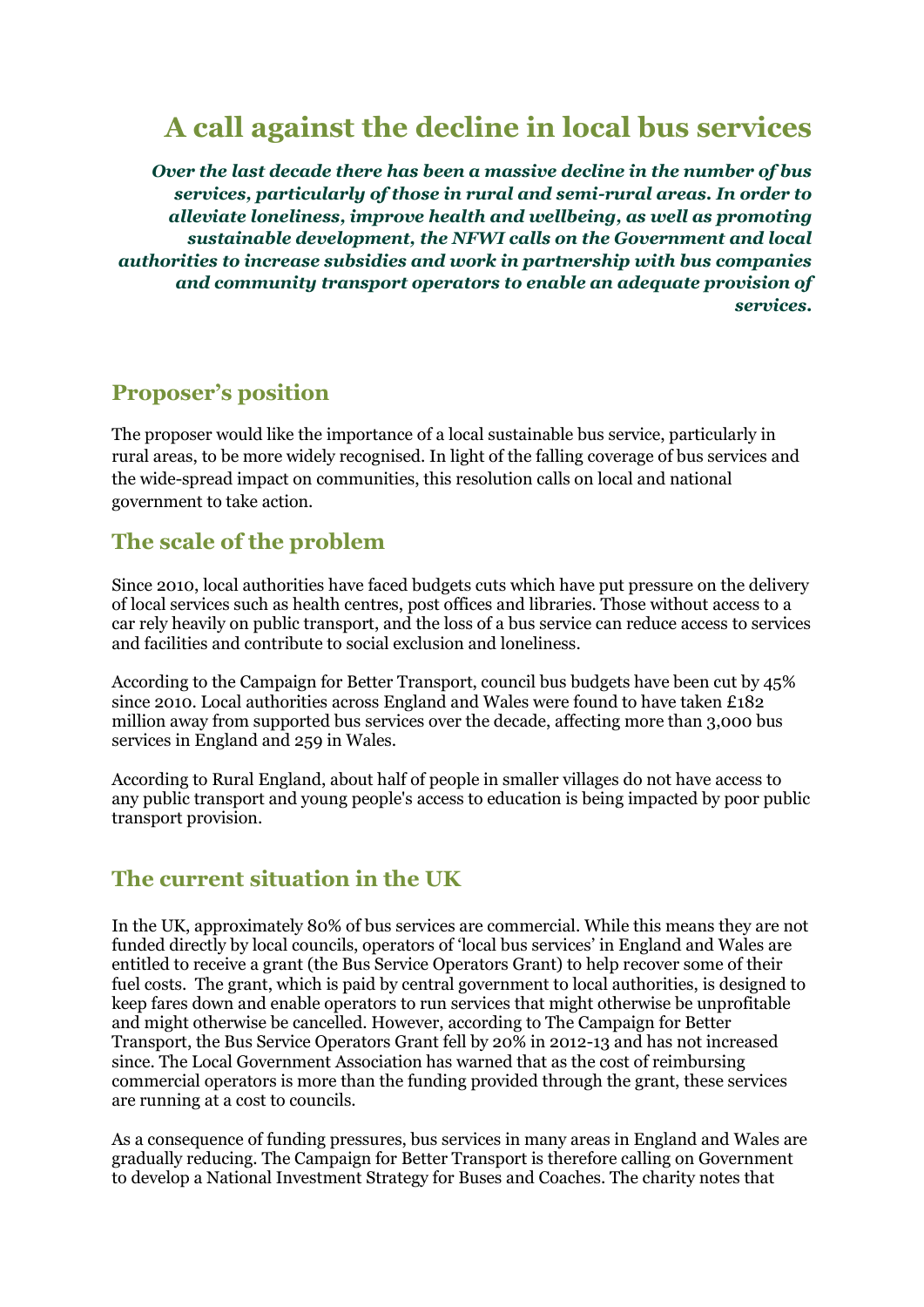buses are the only form of transport in England not to have a long-term strategy. In June 2018, the Local Government Association (LGA) highlighted the scale of the problem warning that councils in England will struggle to maintain current subsidies for local bus services as their funding gap is likely to exceed  $E_5$  billion over the next two years. The Association reports that "many [councils] across the country are being forced into taking difficult decisions to scale back services and review subsidised routes". The LGA is calling on Government to grant councils the powers they need to protect bus services as well as commit more funding. This call for additional funding has been echoed by the Future Generations Commissioner for Wales who has urged the Welsh Government to invest in public transport.



While support for local bus services in some local authorities has been reduced or cut entirely, there are places where services have been protected and creative ways of managing them developed.

A report for the Confederation of Passenger Transport identified a number of drivers of the reduction in bus journeys, including increasing car ownership, increase in online services and home delivery, reduced bus services and increased bus journey times (due to congestion) and increases in bus fares. Other drivers include changes to working patterns and competition from other forms of public transport.

In July 2018, the House of Commons Transport Committee launched an inquiry into the health of the bus market.

The Bus Services Act 2017 gives councils power to work in partnership with local transport companies to look at measures to improve local bus services and encourage the public to use buses. If bus companies cannot operate commercially in an area, the Act calls on councils to take action to ensure that provision are available by partnering with bus operators.

#### **How could the WI work on this issue if it was passed?**

A full campaign would be developed by the NFWI is the resolution is passed, taking into account developments since then. To help inform your discussions, here are some ways the WI could consider working on this issue.

**At local and regional levels,** members could raise awareness of the importance of local bus provision, especially in rural areas, and promote bus use as a sustainable form of transport.

**Nationally,** the NFWI could work with organisations such as Campaign for Better Transport and the Local Government Association to call on Government to provide more funding to local authorities for the provision of bus services.